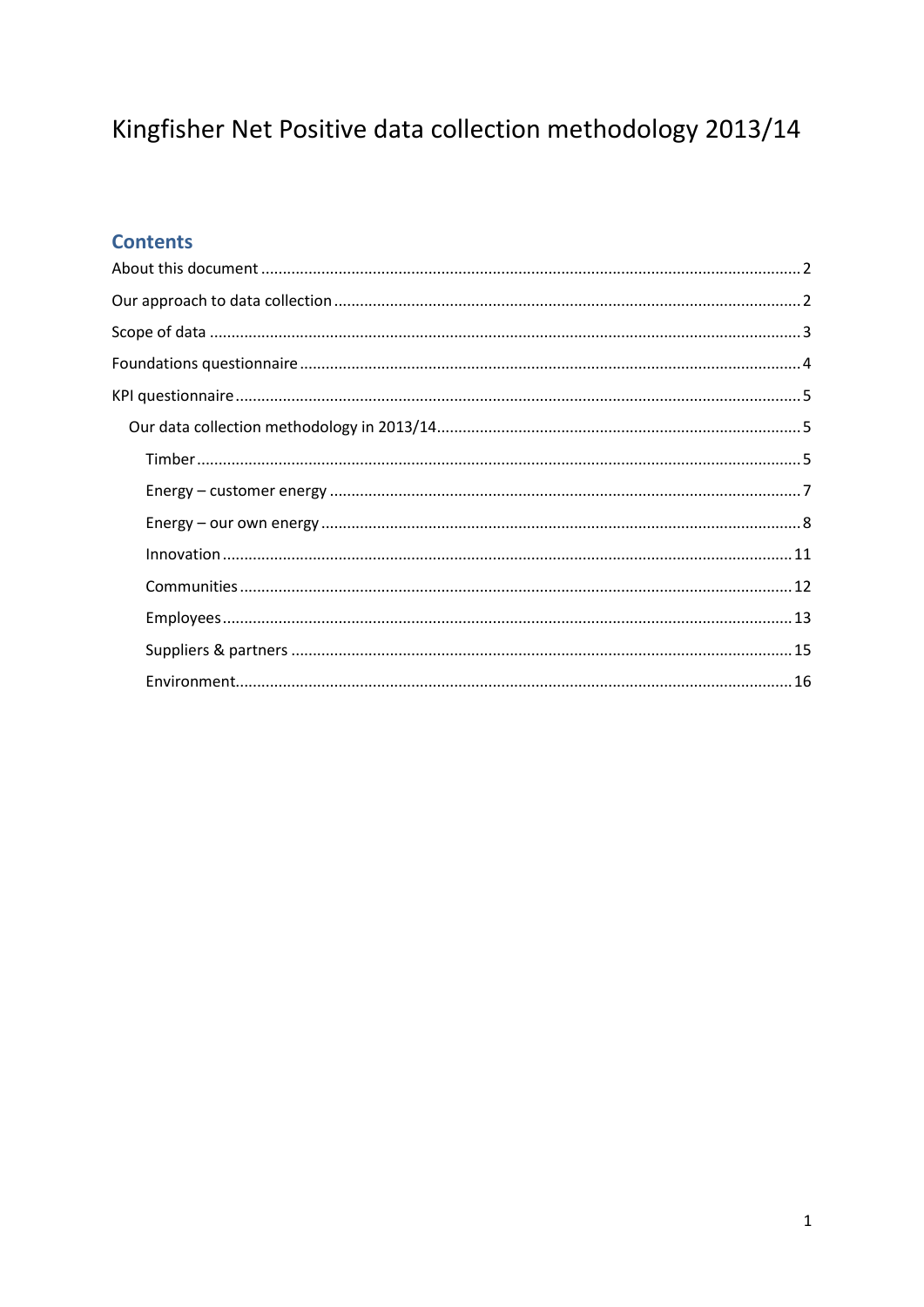## <span id="page-1-0"></span>**About this document**

This document explains our methodology for collecting and calculating data that is reported in our annual Net Positive Report. We update it annually.

Additional notes on the scope of our data are included in our Net Positive performance data appendix (available a[t www.kingfisher.com/NetPositiveReport\)](http://www.kingfisher.com/NetPositiveReport).

## <span id="page-1-1"></span>**Our approach to data collection**

We have two questionnaires to track progress on Net Positive:

- **EXEY PERFORMANCE INDICATOR (KPI) questionnaire** to monitor data trends. This is completed on an annual basis by our operating companies, with the exception of eco product data which is collected quarterly.
- **Foundations questionnaire** to monitor progress against targets. This is completed on an annual basis by our operating companies $<sup>1</sup>$ .</sup>

#### **Data responsibilities and sign off**

The Net Positive representative for each operating company is the lead data collector and is responsible for submitting the data.

The Chief Executive of each operating company is responsible for ensuring that appropriate processes and controls are in place to monitor and report progress against our Net Positive KPIs and targets. They are required to complete an annual self-certification process to confirm that Net Positive performance data submitted to the Group is materially accurate and has been subject to an appropriate level of review prior to submission.

#### **Assurance**

We work with internal audit and external auditors to provide assurance of our Net Positive data collected via the KPI and Foundations questionnaires.

- External audit: We worked with KPMG on assurance of our 2013/14 data and their assurance statement is available to download a[t www.kingfisher.com/NetPositiveReport.](http://www.kingfisher.com/NetPositiveReport) The statement also provides details on the scope of the external and internal audit work.
- Internal audit: We have a comprehensive internal review process of KPI and Foundations data, which is overseen by our external auditors.
	- o Head office review: We have a head office review process, which provides an overall sense check of the data. We use both in-house and third-party experts to review data. For example, the data on energy and other property related KPIs is reviewed by the Group property department. Data on eco products is externally reviewed by BioRegional and timber data is reviewed by Efeca, who are also the lead consultants to the UK government's timber procurement policy.

 $1$  In previous vears, it was completed twice a year, but we changed it to an annual questionnaire in 2013/14.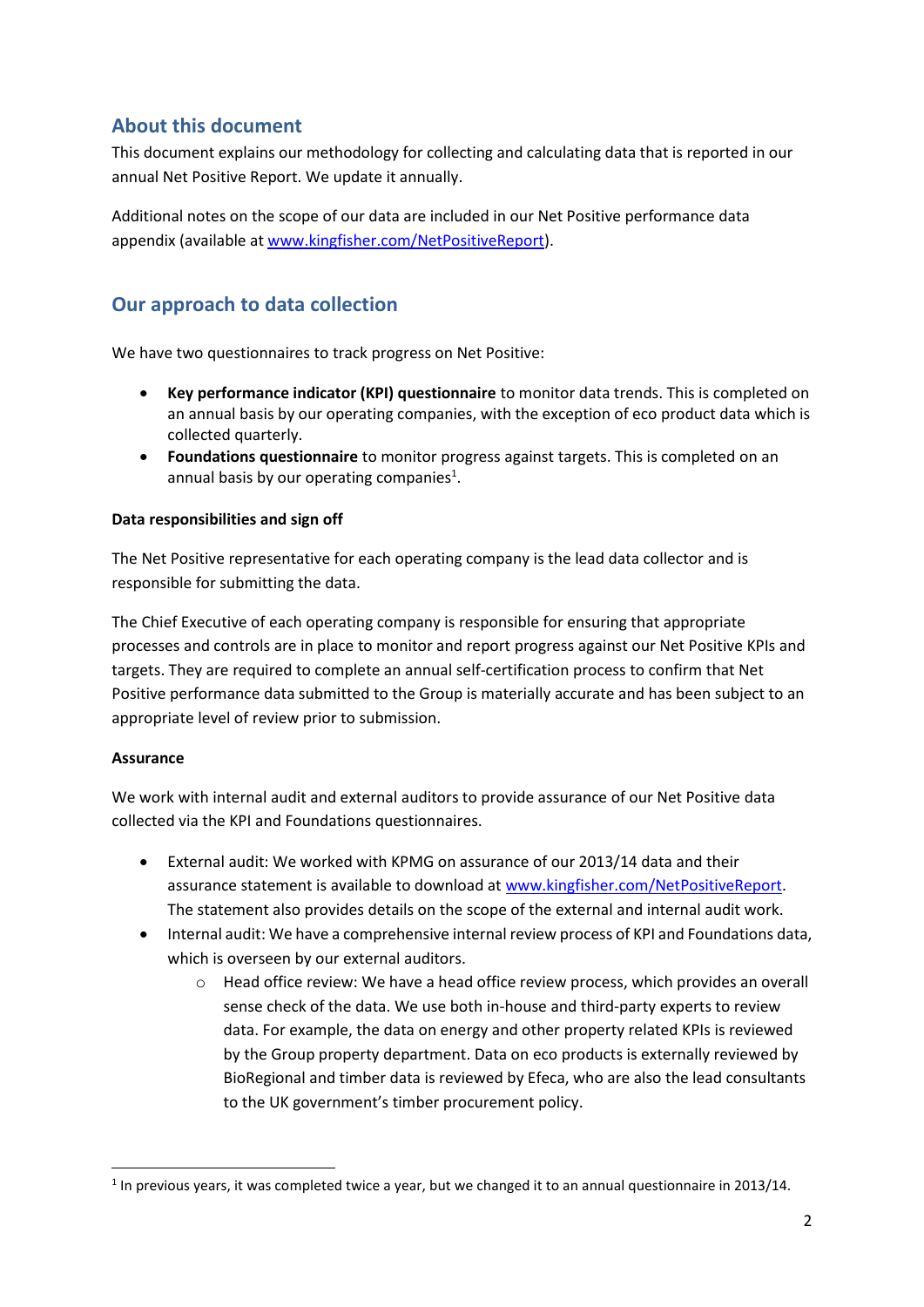$\circ$  Internal audit: Following the head office review, a selection of data is then audited by internal audit, including detailed testing of a sample of data back to source data. We use our local audit teams in each operating company to conduct the audits.

We introduced a data quality award in 2013/14 to recognise the operating company which has the most complete, accurate and on-time data submission.

## <span id="page-2-0"></span>**Scope of data**

The data covers Kingfisher's operating companies and joint ventures. The data for 2013/14 covers 100% of:

- x UK businesses B&Q UK & Ireland and Screwfix
- French businesses Castorama France and Brico Dépôt France
- Other international businesses B&Q China, Castorama Poland, Brico Dépôt Spain and Castorama Russia

Data for our joint venture, Koçtaş, is reported in line with the equity share approach, i.e. we have included data for Kingfisher's 50% share (except where stated).

We do not report data for associate businesses, since we do not have operating control. We have a 21% stake in Hornbach, Germany's leading DIY warehouse retailer, and data is excluded.

Information and data for B&Q Ireland and Brico Dépôt Poland are included within B&Q UK and Castorama Poland respectively.

In addition, relevant data is also collected from Kingfisher corporate centre, Kingfisher IT services, NES, Future Homes and the Kingfisher Sourcing Organisation.

Businesses are included in our report if they have been owned for the full financial year to allow sufficient time to implement the data collection systems. Kingfisher acquired one new business in Romania in April 2013 (with 15 stores), and therefore this is not included in our data for 2013/14. Data will be collected and reported next year (2014/15).

In cases where we sell an operating company or joint venture, our approach is exclude its performance in the year of sale and to restate the data from prior years, to enable a comparison of trends over time.

Kingfisher has been gathering Group-wide Net Positive data since 2005/06 and has been working to improve the quality and scope of the data progressively. We restate prior year data if we identify any material errors or if we make significant changes to our data collection methodology/ reporting criteria. We indicate any amendments to prior year data in the notes in our Net Positive Report data appendix.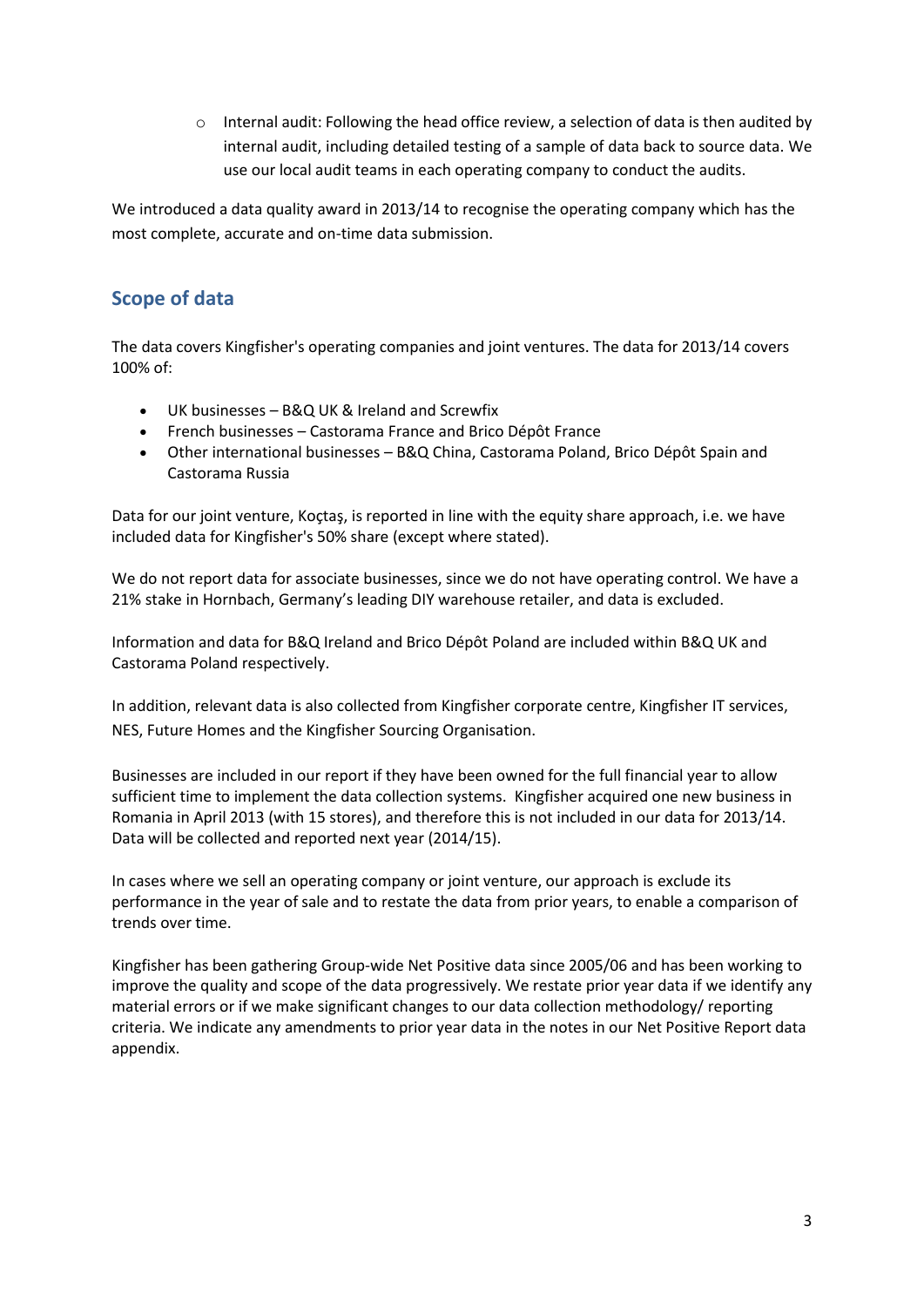## <span id="page-3-0"></span>**Foundations questionnaire**

We track progress against our targets on an annual basis through our Foundations questionnaire. It is a self-assessment completed by our operating companies at the end of the financial year.

We have 50 targets, which run up until 2020. They cover our four key priorities (timber, energy, innovation, communities) as well as three other areas of focus (employees, suppliers & partners, environment). Our operating companies report progress against 40 targets and we monitor progress on the other targets at Group level.

Operating companies select a score for each target (25%, 50%, 75% and 100%) which reflects progress to date. We have a Foundations questionnaire scoring guide which sets out the criteria which need to be met for the different scores. This is available to download at [www.kingfisher.com/NetPositiveResources.](http://www.kingfisher.com/NetPositiveResources)

We work with internal audit and external auditors, KPMG, on assurance (see page 2). The 2013/14 internal audit review of Foundations covered Castorama France, Castorama Poland and Screwfix. The auditors reviewed a sample of scores for these operating companies, focussing on scores that changed during 2013/14 and the evidence to support the change in scores.

In our Net Positive Report, we publish key results at operating company and Group levels:

- Operating company results: We publish scores for each operating company across our key issues (our four key priorities and three other areas of focus). We present the score for each issue as an average by adding together the individual scores for the targets relevant to that issue and then dividing by the number of targets related to that issue.
- Group results: We publish an overall Group score for each target. This is calculated from the operating company scores for 40 targets (which are weighted by sales) and the scores for the other targets. We calculate the weighted average (based on the sales contribution of each operating company) of the individual operating company scores for each target.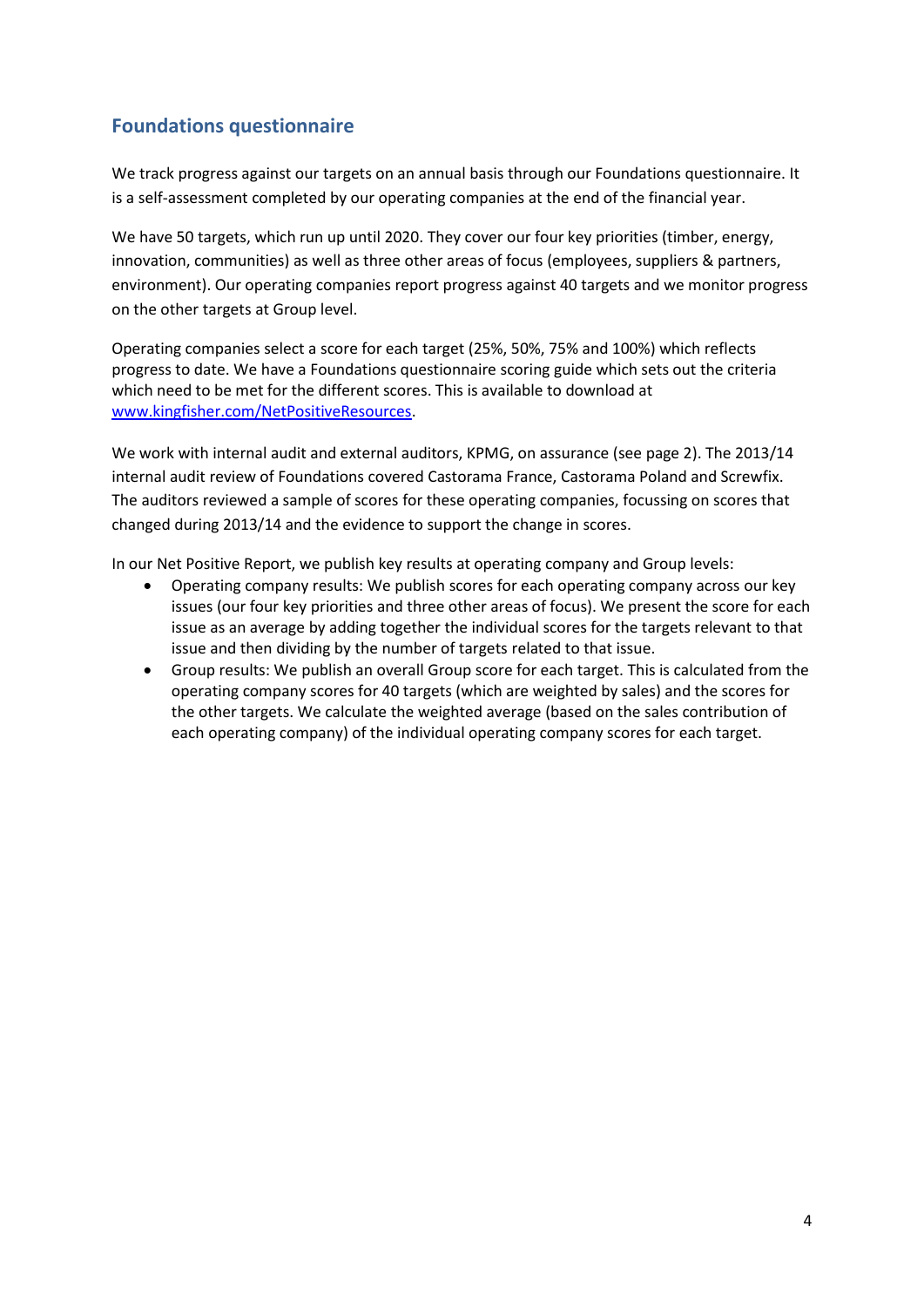## <span id="page-4-0"></span>**KPI questionnaire**

Our Net Positive KPI questionnaire collects the data needed to monitor progress against our targets, comply with regulatory requirements e.g. UK mandatory reporting of greenhouse gas emissions in Annual Reports, and to respond to investor questionnaires e.g. FTSE4Good. It is completed by our operating companies annually at the end of the financial year, with the exception of eco product data which is collected quarterly.

We have been monitoring Group Net Positive KPI's since 2005/06 and data is reported annually in our Net Positive Report. We report data going back to 2005/06 where available. The latest data available covers the financial year 2013/14.

We have also started to develop impact measures to help us assess progress towards our Net Positive aspirations for our four pillars.

### <span id="page-4-1"></span>**Our data collection methodology in 2013/14**

We collect data for the Kingfisher financial year. The 2013/14 financial year runs from 3 February 2013 to 1 February 2014.

It should be noted that some data such as energy consumption is not always available from our suppliers within our data collection timescales. Therefore, our approach is to make estimates in cases where data is not yet available. We provide guidance to our operating companies on the best estimation techniques e.g. further guidance on property related KPIs is provided in our sustainable property reporting manual.

#### <span id="page-4-2"></span>**Timber**

- Our definition of timber includes solid wood, paper and other wood-fibre and wood-derived products such as plywood, chipboard, wallpaper.
- Our 2020 target is 100% responsibly sourced timber and paper in all our operations. This includes all products and any other timber and paper used in our day to day operations, from packaging, to paper and timber used in construction. We have been collecting data on timber used in our products since 2006/07. We have also collected data on paper (e.g. for catalogues) in 2013/14. We are working to develop data collection systems to track other timber used, which will enable us to report progress against our 2020 target.
- We define 'responsibly sourced timber' as timber which is from 'proven well-managed forests or recycled sources'. We include the following sources:
	- o Forest Stewardship Council (FSC) certification (with a full chain of custody)
	- o Formally working towards FSC certification. This includes The Forest Trust (TFT) projects, WWF GFTN members, Rainforest Alliance (SmartStep) participants
	- o Programme for the Endorsement of Forest Certification (PEFC) certification or certification to PEFC endorsed schemes (with a full chain of custody)
	- o Verified recycled wood
- Hardwood species sourced from the tropics are only counted as from 'proven well-managed forests' if they are FSC certified or formally working towards FSC certification.
- x We also monitor data on timber from 'other legal/non-controversial sources'. This enables us to track the origin of timber as legal and non-controversial but does not yet meet our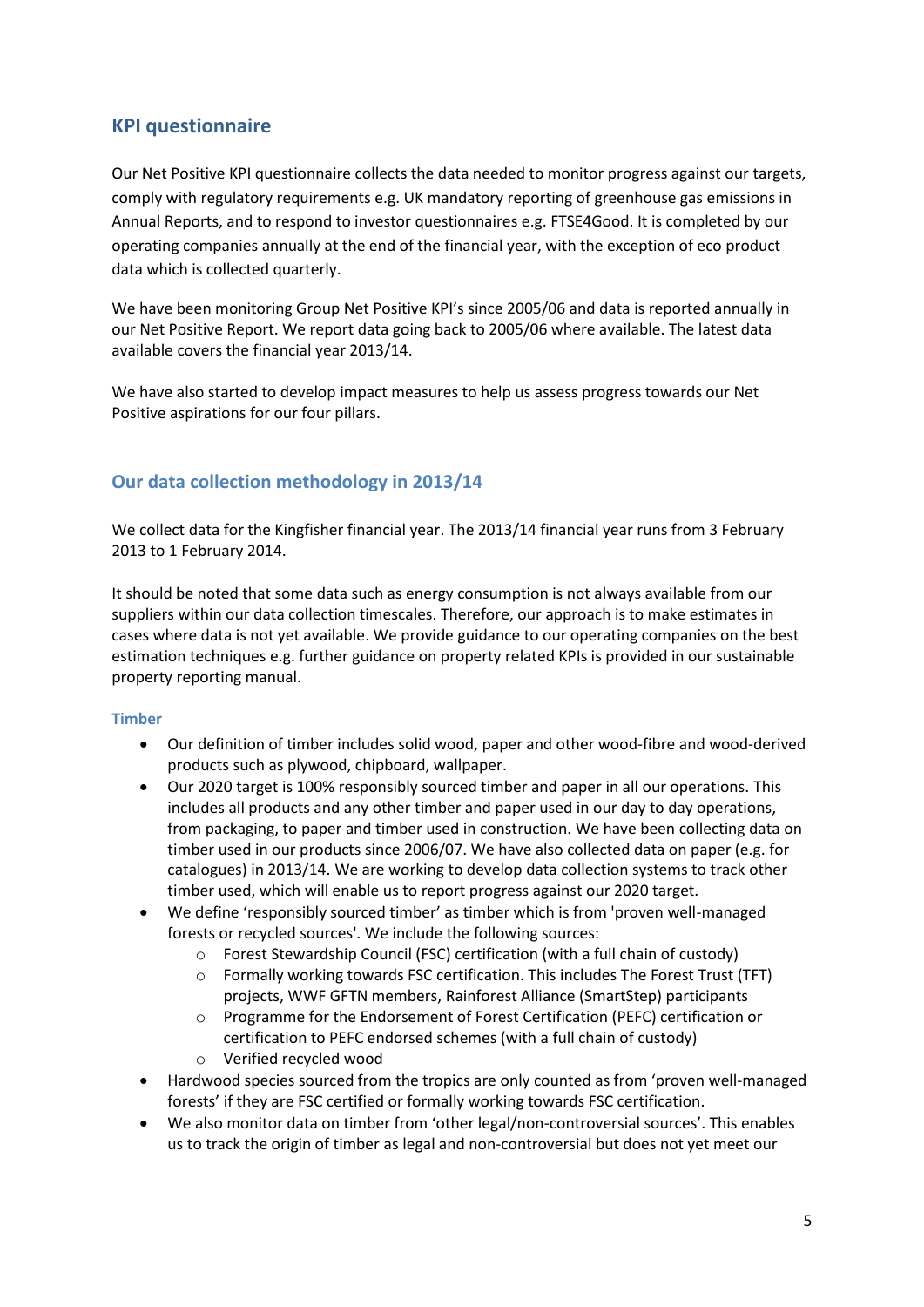criteria for 'proven well-managed forests or recycled sources' and to manage associated risks. We include the following:

- o Other certification schemes to those included in our 'responsibly sourced' category (see above)
- o FSC and PEFC with a broken chain-of-custody i.e. the supplier can supply a chain-ofcustody certificate for the original forest source (code + certificate on-file) but the supplier is not yet certified themselves
- o Products with documentation to show the forest of origin, legal source/noncontroversial
- We report data in volume sold  $(m^3)$  of roundwood equivalent (RWE), using RWE conversion factors originally provided by the environmental organisation WWF. Most timber is recorded in cubic metres (m3). We then use standard annual Forestry Commission data to allocate the correct conversion factors for different types of timber product (e.g. soft sawnwood, fibreboard) to convert raw data into roundwood equivalents (RWE). RWE volume is a measure of the volume of logs (roundwood) used in the manufacture of wood-based products (including wood pulp, paper, wooden furniture, joinery and plywood). As such, it is particularly useful when assessing our forest footprint caused by consumption of woodbased products.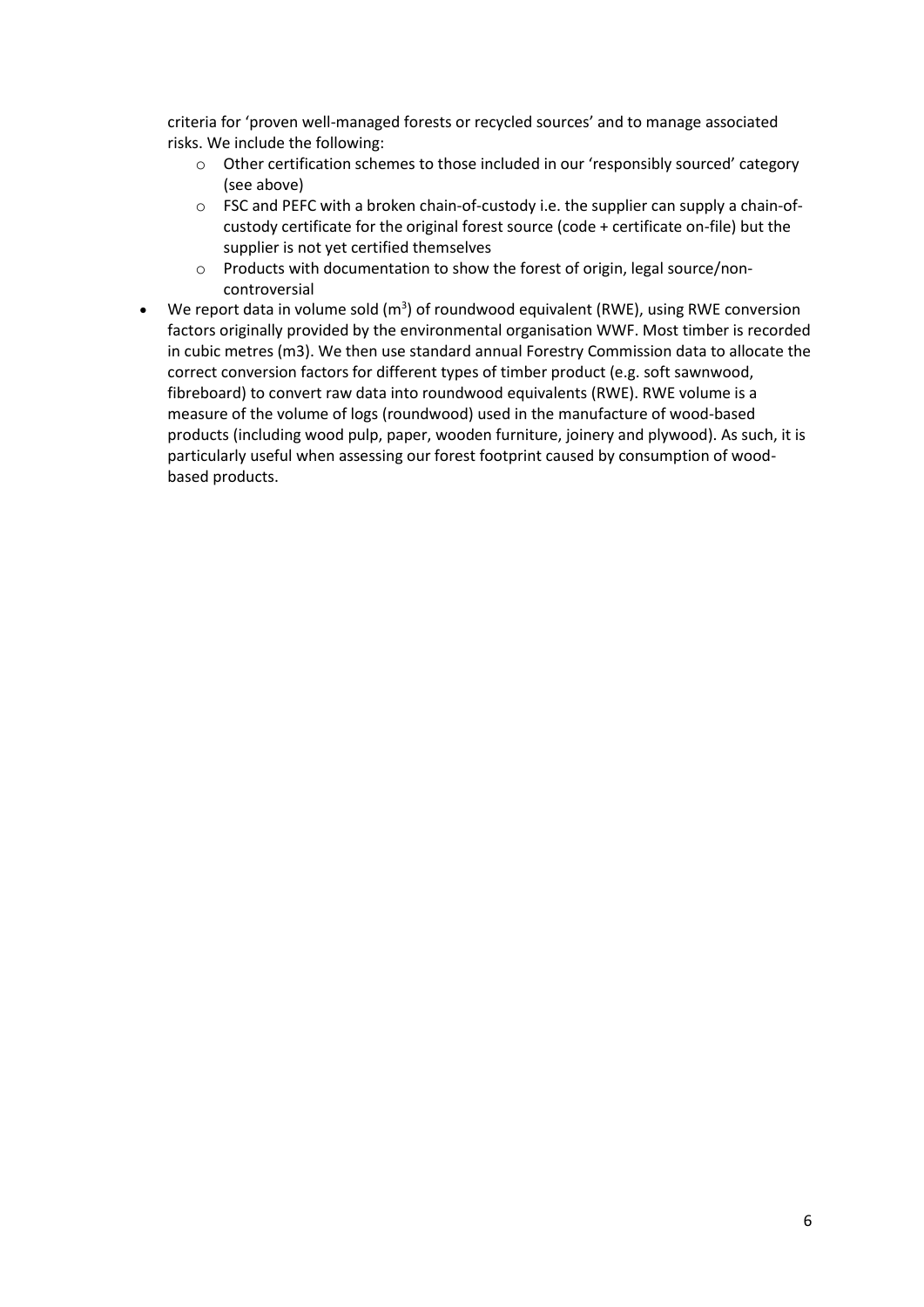#### <span id="page-6-0"></span>**Energy – customer energy**

- We make an estimate of the amount of energy saved by our customers through the use of energy-saving products they have purchased from us since 2011/12.
- This estimate is made using a model we have developed with sustainability experts BioRegional.
	- $\circ$  Our Operating Companies report the number of energy saving products they sell (which meet the energy-saving criteria in our Eco Product Guidelines) – broken down into different product types e.g. insulation, energy efficient appliances. Our Summary Eco Product Guidelines are available to download at www.kingfisher.com/NetPositiveResources.
	- o For each product, the model multiplies the number of products sold by the typical annual energy saving for that type of product. The energy savings are based upon assumptions obtained through research and calculations delivered by BioRegional. The assumptions are based on typical usage patterns and adjusted according to the country in which they are being used.
	- We then sum the energy savings for all energy-saving products sold during the year.
- Our 2020 target is 38 TWh of energy saved for customers across our international businesses. We started monitoring data in 2011/12. We have assumed that all of the products that we sold in 2011/12 are still in use and have therefore added the annual savings from 2011/12, 2012/13 and 2013/14 together to calculate the total savings achieved so far. In future, we will need to adapt the model to take into account the average lifetime of different product types.
- Our model also compares the energy saved by our customers to an equivalent number of energy efficient homes. The definition of an 'energy efficient home' is based upon the energy savings required to achieve an equivalent of a 60% reduction in  $CO<sub>2</sub>$  emissions (based on country-specific assumptions on the size of an average household and typical energy use, included in our customer energy saving model).
- We also estimate the amount of renewable energy generated by our customers through products they buy from us such as biomass boilers and solar panels. The savings are based on typical assumptions (researched by BioRegional) on the amount of energy generated by different types of renewable energy products and adjusted according to the country in which they are being used. We have also made the prudent assumption that the renewable energy products are being used in the context of an energy efficient home (which will require less energy than a standard home).
- x Kingfisher also has a 2020 target for all energy-using products to meet 'best practice' standards on energy efficiency. We are working with BioRegional to develop 'best practice' standards.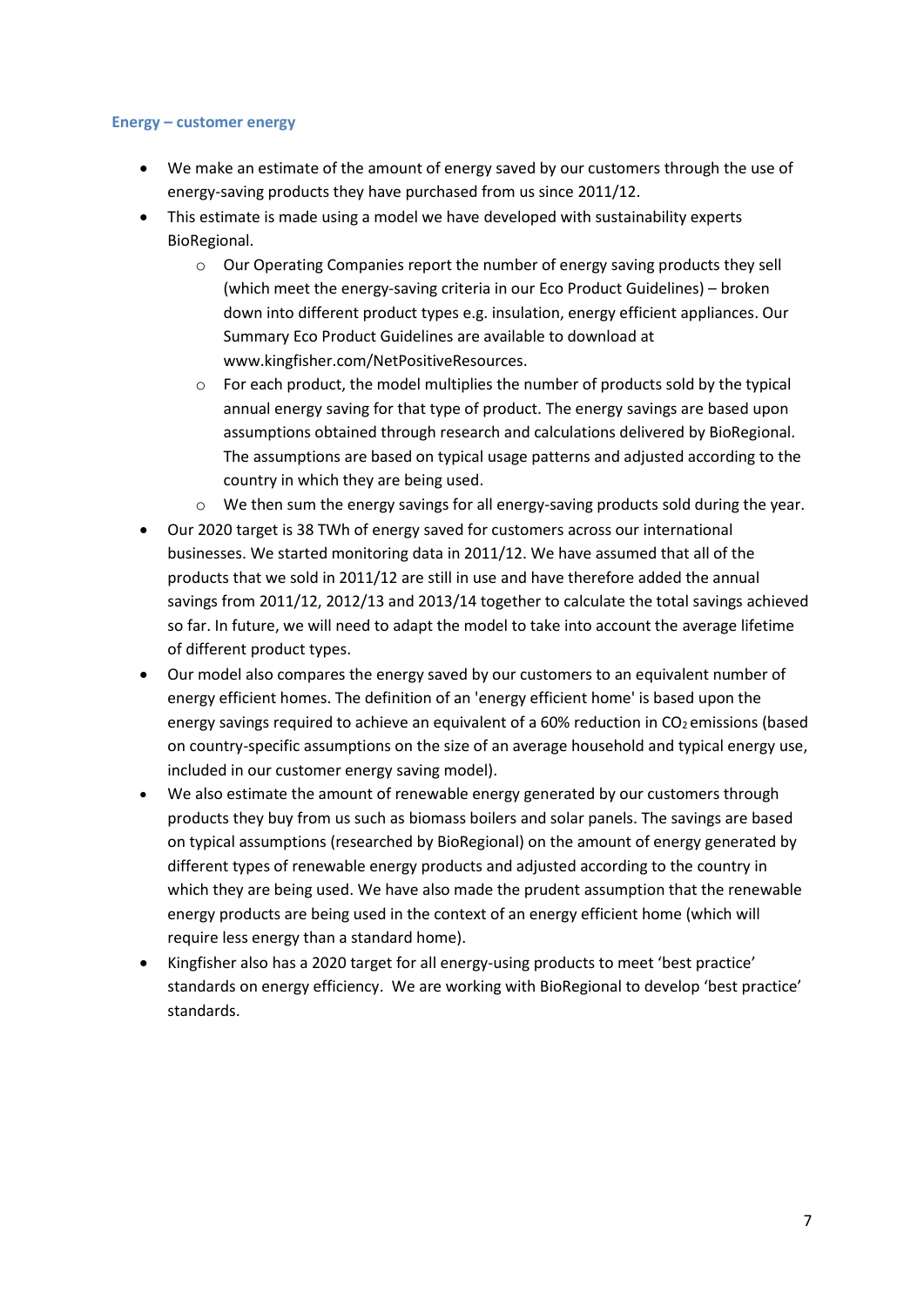#### <span id="page-7-0"></span>**Energy – our own energy**

- Our property energy data covers energy use in stores, offices and other buildings e.g. distribution centres. We only collect data for energy use in other buildings in cases where we own/operate the building or directly pay the energy bill. We do not include data for distribution centres which are operated by a third-party service provider unless we directly pay the energy bill.
- Data for stores was collected from 2005/06. Data for offices and other buildings was collected from 2007/08 (for corporate centre and KSO) and from 2008/09 (for operating companies).
- Our operating companies record energy data either through Automated Meter Readings (AMRs) or consumption data on invoices. Our operating companies make estimates if data is unavailable, based an appropriate extrapolation approach e.g. actual energy expenditure or usage based on an equivalent sized store.
- In cases where financial year data is not available within our data collection timescales, we include data for the 12 month calendar year.
- We report total energy use and also energy intensity measured relative to 'reported' floor space (kWh/m2). The 'reported' floor space (m2) includes gross internal area of our buildings and external sales area of stores. We have collected data on 'reported' floor space since 2012/13.
- Prior to 2012/13, we collected data on total sales area (internal and external). The 'reported' floor space is a more accurate measure to use for calculating our energy intensity since it covers the whole gross internal area of our stores, rather than only the sales area, and therefore covers all areas of the building where we use energy. We have estimated the 'reported' floor space back to our target baseline year of 2010/11, based on data for 2012/13.
- Our 'reported' floor space is the average over the year, rather than using the figure at the end of each year. This is calculated by recording the data at the start of the year and at the end of the year, and then dividing the total by two. This gives us a more accurate picture of our energy intensity for our operating companies that have opened new stores during the year.
- Data on propane used in on-site vehicles e.g. forklift trucks, has been collected for the past two years.

#### Carbon footprint – general approach

- Carbon footprint: The scope of our target to reduce our carbon footprint covers emissions from property energy use, dedicated delivery fleets and business travel by road. We consider these as our scope 1 and 2 emissions (as defined under the WRI/WBCSD Greenhouse Gas (GHG) Protocol), with the exception of data on business travel using noncompany cars, which is classified as a scope 3 emission under the GHG Protocol and makes a small contribution to our total carbon footprint.
- We also have separate targets on other activities which contribute to CO2e emissions such as waste, water and non-dedicated delivery fleets.
- $\bullet$  We calculate our carbon emissions using the CO<sub>2</sub> equivalent (CO<sub>2</sub>e) emission factors published by the UK government (DEFRA) where available. See the section below for more detailed notes about our methodology.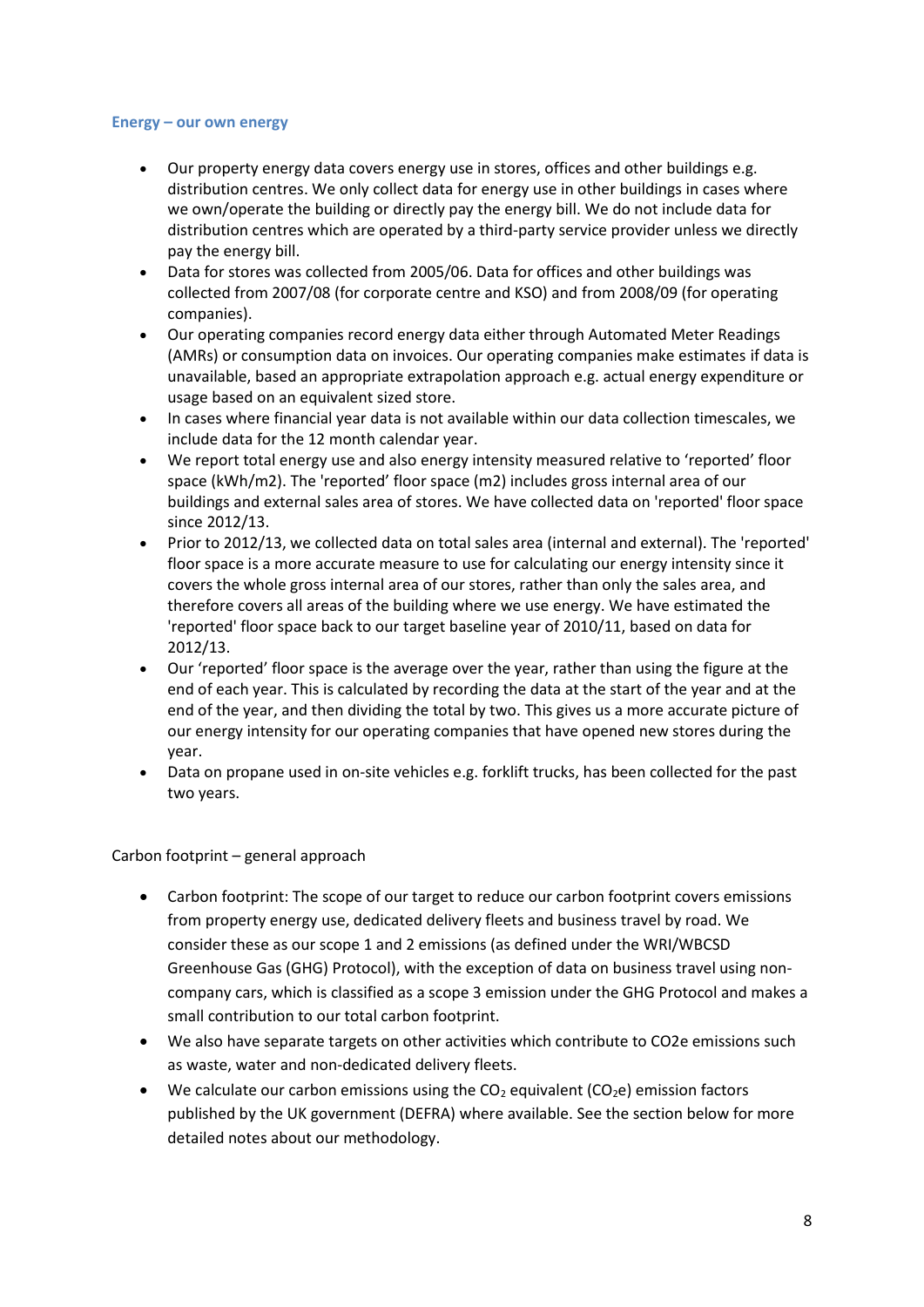- In the performance data appendix of our Net Positive Report (available at [www.kingfisher.com/NetPositiveReport\)](http://www.kingfisher.com/NetPositiveReport), we report the breakdown of our CO2e emissions in line with the three scopes defined under the GHG Protocol. These are scope 1 (direct emissions), scope 2 (energy indirect emissions i.e. electricity) and scope 3 (other indirect emissions).
- We have progressively extended the scope of our carbon footprint data. In previous CR Reports, we made estimates for all data going back to 2005/06. However, this year we have indicated where data is unavailable (u/a) rather than making estimates.

Carbon footprint – detail of methodology for calculating  $CO<sub>2</sub>$  equivalent:

- $\bullet$  We calculate our carbon emissions using the CO<sub>2</sub> equivalent (CO<sub>2</sub>e) emission factors published annually by the UK government (DEFRA/DECC), except where indicated below. The data for 2013/14 is calculated using the '2013 Guidelines to DEFRA/DECC's GHG Conversion Factors for Company Reporting', version 1 (expiry 31 May 2014).
- The CO<sub>2</sub>e includes the greenhouse gases: carbon dioxide (CO<sub>2</sub>), methane (CH<sub>4</sub>) and nitrous oxide  $(N_2O)$ .
- $\bullet$  We do not restate CO<sub>2</sub> equivalent emissions for past years unless the change in emission factors is material to our data. This year, DEFRA/DECC made a number of significant changes to the methodology for calculating GHG Conversion Factors for electricity and air travel (see details below). These changes have a material impact on our data trend and therefore we have updated these emissions factors for past years (in line with the DEFRA/DECC recommended approach).
- We record activity data (e.g. electricity consumption, gas consumption) and multiply by the relevant emission factors.
- Details of emission factors:
	- o *Electricity:* We use country-specific emission factors from DEFRA/DECC (which are based on the different energy mixes used to generate electricity in each country). This year, DEFRA/DECC changed its methodology – replacing emission factors based on a 'five-year rolling average' with annual emission factors. We have recalculated our data for all years, using the annual emission factors. It should be noted that the non-UK emission factors provided by DEFRA/DECC cover only CO<sub>2</sub> and do not include methane (CH<sub>4</sub>) and nitrous oxide (N<sub>2</sub>O). We also calculate transmission and distribution emissions from electricity in our scope 3 data (see details below).
	- o *Gas and other fuels:* We use standard DEFRA/DECC factors for gas and other fuels we use (e.g. gas oil, diesel, LPG/propane). We use the 'gross' calorific value (higher heating value) for gas and other fuels where this is an option to use 'gross' or 'net' values.
	- o *District heating:* We have used UK district heating emission factors from DEFRA/DECC since we do not have country specific information. We also calculate transmission and distribution emissions from district heating in our scope 3 data (see details below).
	- o *Road transport:* For diesel and petrol, we use the '100% mineral fuel' emission factors, except in the UK where we have used the 'retail station biofuel blend' emission factors since 2011/12 in line with DEFRA/DECC guidelines. We use standard DEFRA/DECC factors for LPG, LNG and biomethane. Where fuel use is unknown for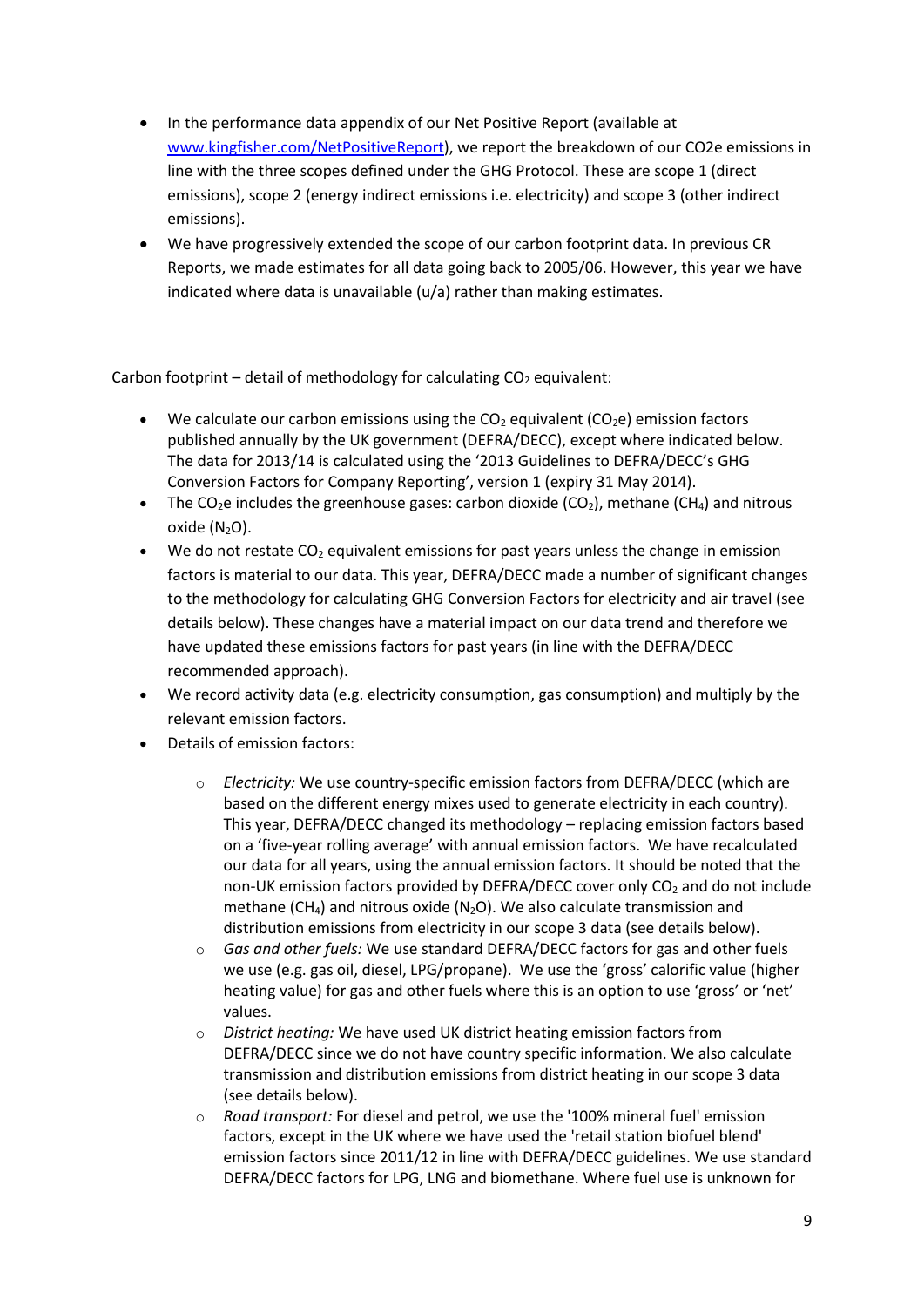haulage, we calculate CO<sub>2</sub> from km travelled, using the DEFRA/DECC emission factor for 'all HGVs, UK average loading'. Where fuel use is unknown for business travel, we use the DEFRA/DECC emission factor for an 'average car, unknown fuel'.

- o *Flights:* 
	- *Haulage – KSO exports:* We use emission factors for sea freight (DEFRA/DECC 'average container vessel') and air freight (DEFRA/DECC 'short haul international' and 'long haul international).
	- *Business travel by air:* We use emission factors for short haul flights (DEFRA/DECC 'domestic' factor), medium haul flights (DEFRA/DECC 'shorthaul international' factor) and long haul flights (DEFRA/DECC 'long-haul international' factor).
	- For both haulage and business travel by air, we apply a 9% uplift factor in line with DEFRA/DECC recommendations. This year, DEFRA/DECC also introduced a 90% increase in the  $CO<sub>2</sub>$  factor to account for radiative forcing. We have recalculated our data for all years, using both the 9% uplift and the 90% increase due to radiative forcing.
- o *Waste:* This year we have changed the way we calculate carbon emissions from waste, using different emission factors for waste to landfill, incineration and recycling (in line with the latest DEFRA/DECC guidelines). In previous years, we only calculated the emissions from the total waste disposed. We have only reported carbon emissions from waste for the current year, since it's the first year we have a detailed breakdown of our waste by landfill and incineration (which are needed for the calculation).
- o *Water and effluent:* We use the DEFRA/DECC emission factors for 'water supply' and 'water treatment'. We estimate the volume of effluent from the volume of water used.
- o *Transmission and distribution:* This is the first year we have reported scope 3 transmission and distribution emissions from electricity and district heating. We have used country-specific emission factors for electricity transmission and distribution (provided by DEFRA/DECC). We have used UK district heating emission factors for transmission and distribution from DEFRA/DECC since we do not have country specific information. We have reported the data going back to 2005/06, using annually updated emission factors.
- o *Well-to-tank:* This is the first year we have reported scope 3 well-to-tank emissions from energy. We have used country-specific emission factors for well to tank emissions from electricity and UK factors for well-to-tank emissions for district heating. We use standard DEFRA/DECC factors for well to tank emissions from gas and other fuels. We have reported the data going back to 2005/06, using annually updated emission factors for electricity and district heating. We have used the 2013 emission factor for gas and other fuels for all years (since annual emission factors have only been provided from 2012).
- o *Outside of scope:* This is the first year we have reported outside of the GHG Protocol scopes. The data covers emissions from biofuel, biomass and forecourt fuels containing biofuel.
- <span id="page-9-0"></span>See environment section for further details on the scope of data collection for transport (haulage, business travel by air and road), waste and water use.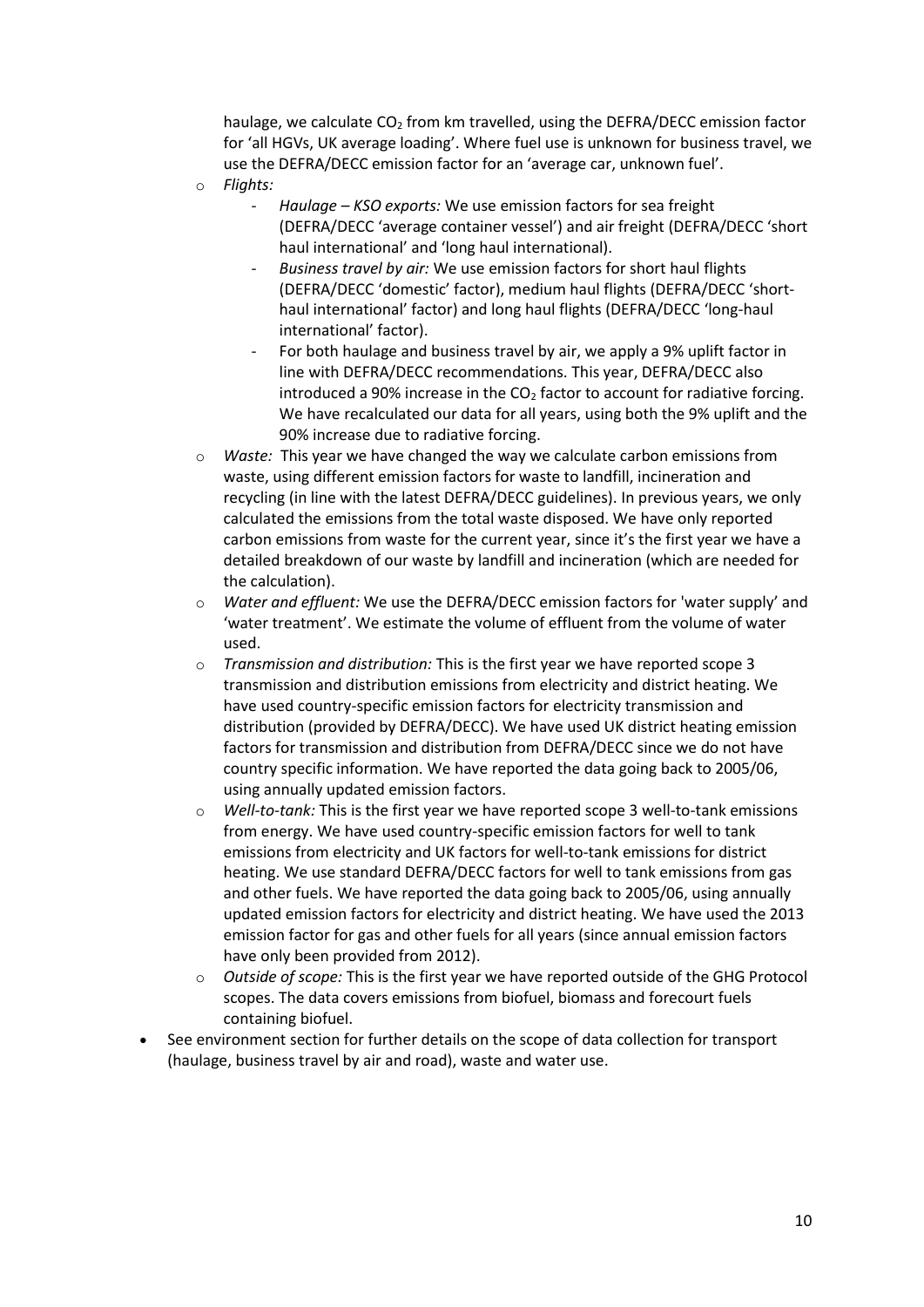#### **Innovation**

Eco products

- We report sales of products and services with eco credentials, including 'best in class' and 'eco compliance' products (see definitions below).
- Products must comply with our Eco Product Guidelines. A summary of the guidelines is available to download at www.kingfisher.com/NetPositiveResources.
- The Eco Product Guidelines have been developed with sustainability experts BioRegional and are updated annually.
- We have two classes of eco product:
	- 'Best in class' eco products the most innovative eco products in our ranges
	- $\circ$  'Eco compliance' products products which have certain environmental benefits. Responsibly sourced timber is included in our figure for eco-compliance products.
- We also classify products into six eco product categories: Save Energy, Save Water, Conserve Nature, Grow your Own, Reduce and Recycle, and Health and Wellbeing.
- The Guidelines set out detailed criteria for specific types of products (there are currently around 50 product types).
- Data is collected quarterly. New products nominated by our operating companies are reviewed by BioRegional to check they meet the criteria in our Eco Product Guidelines.

Products with closed loop credentials

- x By 2020, we aim to have 1,000 different products with closed loop credentials. In 2013/14, we developed a closed loop calculator to track progress towards this target.
- The calculator uses 10 questions to measure how closed loop a product is. It includes criteria relating to materials, whether a product can be rented or repaired, and whether it can be disassembled for recycling at the end of life. Products which achieve a rating of 'excellent' (over 70%) and 'very good' (50%-70%) are counted as products with closed loop credentials. We have counted individual product SKUs, rather than grouping similar SKUs together.
- In 2013/14, four of our operating companies (B&Q UK, Castorama France, Castorama Poland and Screwfix) used the calculator to start to identify products with closed loop credentials. BioRegional reviewed a sample of products submitted and has provided feedback on ways we can improve the calculator. We will be working to further refine the calculator next year.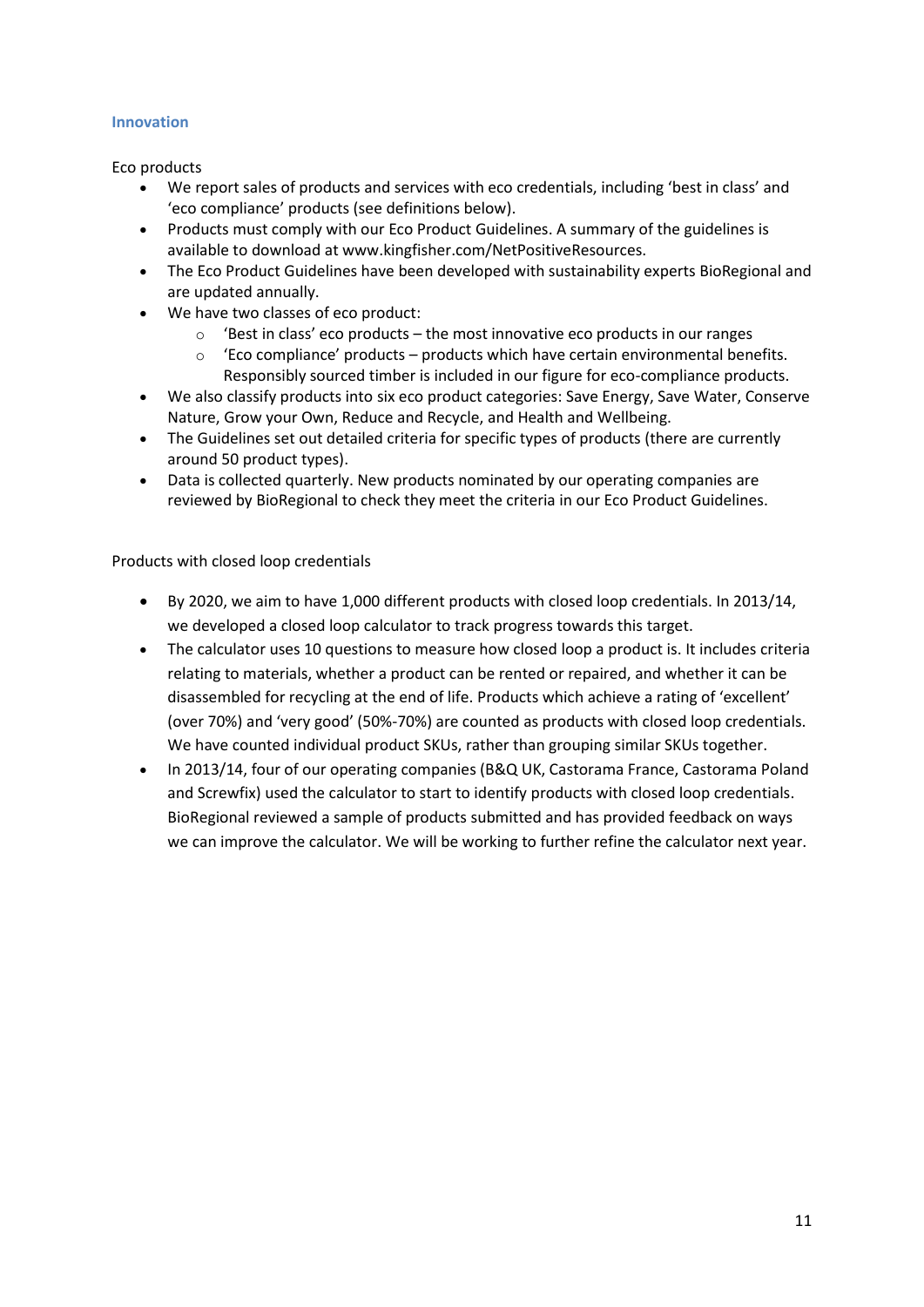#### <span id="page-11-0"></span>**Communities**

#### Community projects

- Kingfisher's 2020 target is to complete 4,000 community projects by our people that deliver 'Better Homes, Better Lives'.
- In 2013/14, we introduced criteria for community projects. Every project must:
	- o Demonstrate and measure positive impacts that bring 'Better Homes Better Lives'.
	- $\circ$  Have a minimum company contribution of 35 hours or £250 (or equivalent in local currency).
	- o We recognise that the relative value of £250 is different in countries across the world. Most of our businesses are in Europe and therefore the value is similar. However, in 2013/14, we adjusted the value for B&Q China to £60, using the 'purchasing power parity (or PPP)' exchange rate of 4.315 CNY per international dollar.
- Projects should achieve one or more of the following outcomes:
	- o Equipping people with skills
	- o Supporting the social infrastructure in the local community
	- o Helping to improve the lives of the people who make our products
	- $\circ$  Connecting people e.g. online platforms & local networks to share ideas and skills
	- o Empowering people to do more for themselves (please specify how)
- It should be noted that the company contribution includes value of cash donations, product donations and employee time. Any money raised via fundraising (from customers or employees) is not counted.
- Employee time is generally only be included if it is during work time (since this is a company contribution). In exceptional cases, employee time outside work can be included for a company-led activity which is done in the company name e.g. in company uniforms.
- Please note that in-store classes are only counted if they are provided for free.

#### Community investment

- Our data on community investment covers company giving and fundraising.
- Our company giving includes cash donations, gifts in kind and employee time. We only count company contributions (we do not include donations made by customers, employees or suppliers which are reported separately in the section on fundraising).
	- $\circ$  Cash donations we record two types of contribution: charitable giving i.e. cash donations given directly to charity/community organisations; and cash donated to charity through cause related marketing.
	- $\circ$  Gifts in kind we record two types of gift in kind: the value of 'new products' (based on cost price) donated to charity / community organisations; and the value of 'other items' donated e.g. written off stock or old office equipment. We record the retail price of new products and then estimate the cost price based on an average markup for products. The value of 'other items' is based on the estimated current market value.
	- $\circ$  Employee time we record two types of time: employee volunteering in work time and management costs. We calculate the value of employee volunteering by recording the number of hours employees spend in work time on volunteering and multiplying this by an average hourly salary per operating company. Management costs include the direct cost of salary & other benefits (and exclude office costs).
- We also report data on money raised through fundraising. This includes charity collections in-store, pay roll giving and other employee fundraising initiatives.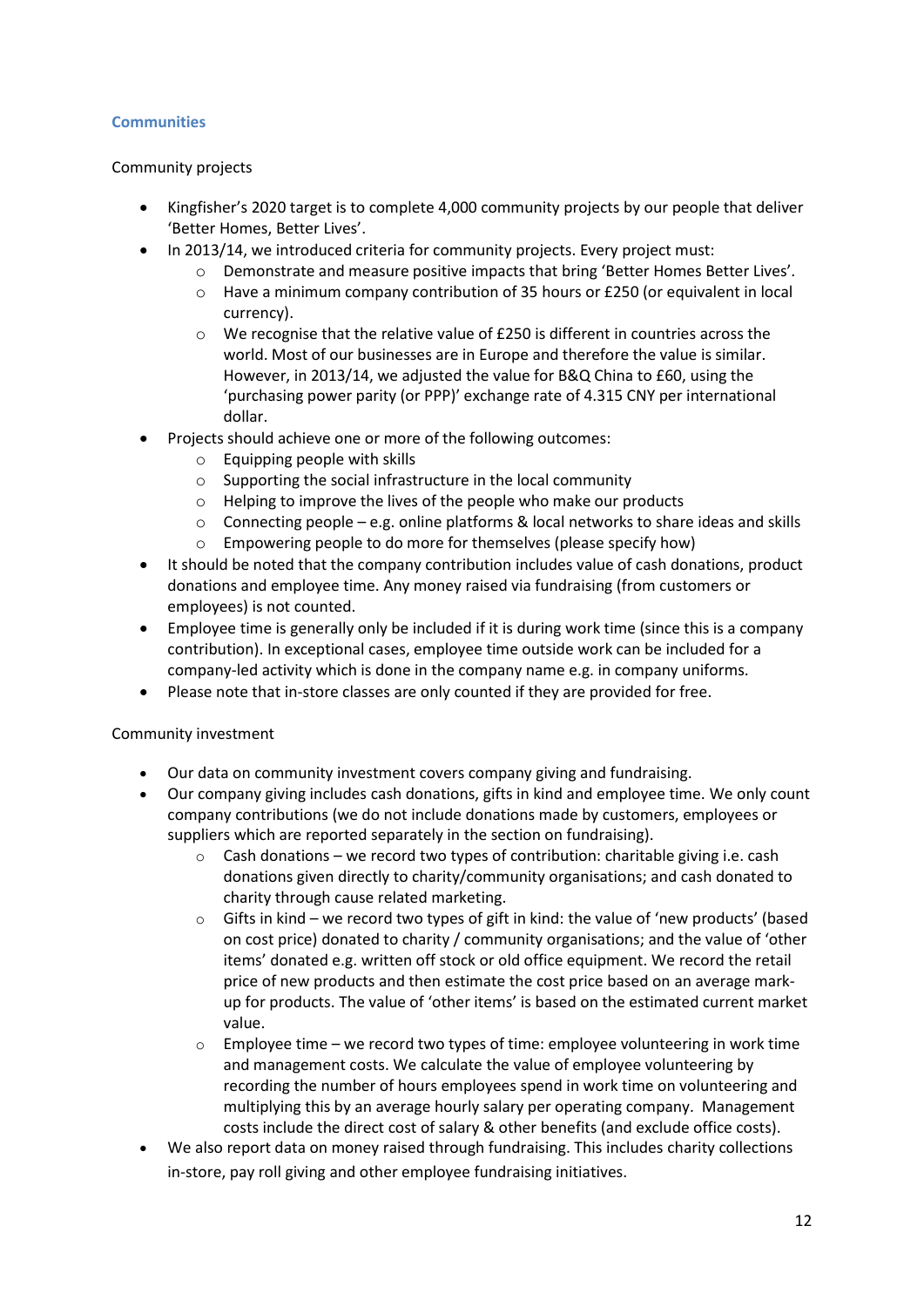#### <span id="page-12-0"></span>**Employees**

#### Employee numbers

We report data on number of employees at each operating company (at the front of our Net Positive Report in the table about our brands). This table is from the Kingfisher Annual Report and the data on number of employees is collected monthly by Group finance. The table includes the total number of employees for our joint venture, Koçtaş. The other data in our Net Positive report covers 50% of Koçtaş.

#### Health & safety – employee accidents

- We collect data on the following categories of work-related accidents, including number of accidents and days lost:
	- o Fatalities
	- $\circ$  Major accidents operating companies use their own country-specific regulatory definition of what constitutes a major accident. In countries that do not have a regulatory definition of a major accident, we use the UK definition: 'serious injuries to employees, including fractures, amputations and other injuries leading to resuscitation or 24 hour admittance to hospital.'
	- $\circ$  Over three-day lost-time accidents this includes all work-related accidents or injuries to employees that lead to absence from work, or inability to do their usual job, for over three days. They exclude major accidents or injuries. Data in France and Spain includes accidents on the way to work – in line with local regulations.
	- $\circ$  Other accidents this includes all other accidents that are reported by employees including accidents that result in three days or less of lost time as well as accidents that result in no time off work.
- Our operating companies maintain accident record books at each site to record data. There are some significant variations in accident rates across the Group. This is partly due to differences in legislation, mandatory accident reporting requirements, and health and safety cultures across countries.
- We have collected data on number of major accidents and over three-day lost-time accidents from 2006/07.
- We extended our data collection in 2012/13 to cover other accidents.
- Our target to reduce our lost-time accident rate covers major accidents and over three-day lost time accidents.
- We calculate our accident rate per 100,000 full-time equivalent employees (using the FTE average, calculated from monthly data).

Health & safety – customer and contractor accidents

- We have collected data on customer accidents from 2012/13 and contractor accidents from 2013/14.
- The data covers all accidents in our stores that are reported to us by our customers and contractors. A customer includes any person who visits our stores or sites who is not an employee or contractor.
- We have also started to collect data on construction contractor accidents for new stores and major refurbishment projects. We will report data next year.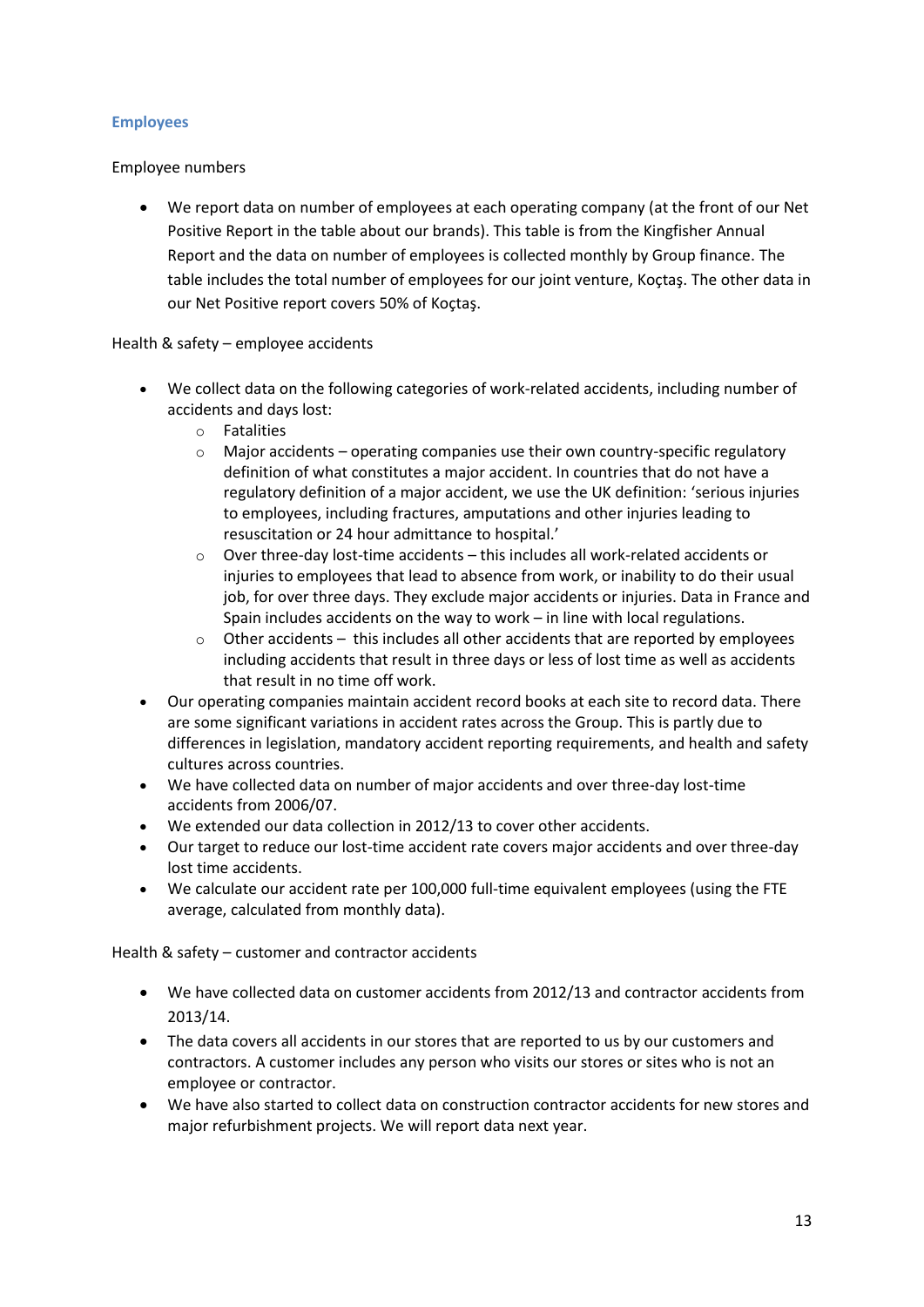#### Diversity

- Our diversity data covers:
	- $\circ$  Gender % of employees that are male and female and % of managers that are male and female (the data on managers covers senior, middle and junior management levels). We also report gender diversity at senior management level our Board Directors and our One Team Leadership Group. The senior management data is collected by Group HR and is from our Annual Report.
	- o Age % of employees broken down by age category (24 and under, 25-49 and 50 and over)
	- o Disability % of employees that have voluntarily self-declared a disability. This includes mobility, visual and hearing impairments as well as learning disabilities.
	- o Ethnic minorities (UK only) % of UK employees who have voluntarily self-declared they are from an ethnic minority. We don't report a group figure for ethnicity since definitions of what constitutes an ethnic minority vary by country. It is also illegal in some of our markets such as France to ask employees to declare their ethnicity.
- The data is monitored from our personnel records.
- The data is reported in full-time equivalents, as at the end of the financial year.

#### Other HR data

- Data on training hours includes formal internal and external training, including any online and e-learning training. We calculate the number of training hours per employee (using the total headcount average, calculated from monthly data).
- Data on our employee turnover rate includes employees who left the company both voluntarily and involuntarily (including redundancies, dismissals, death in service). We calculate the number of leavers as a % of the total number of employees (using the total headcount average, calculated from monthly data).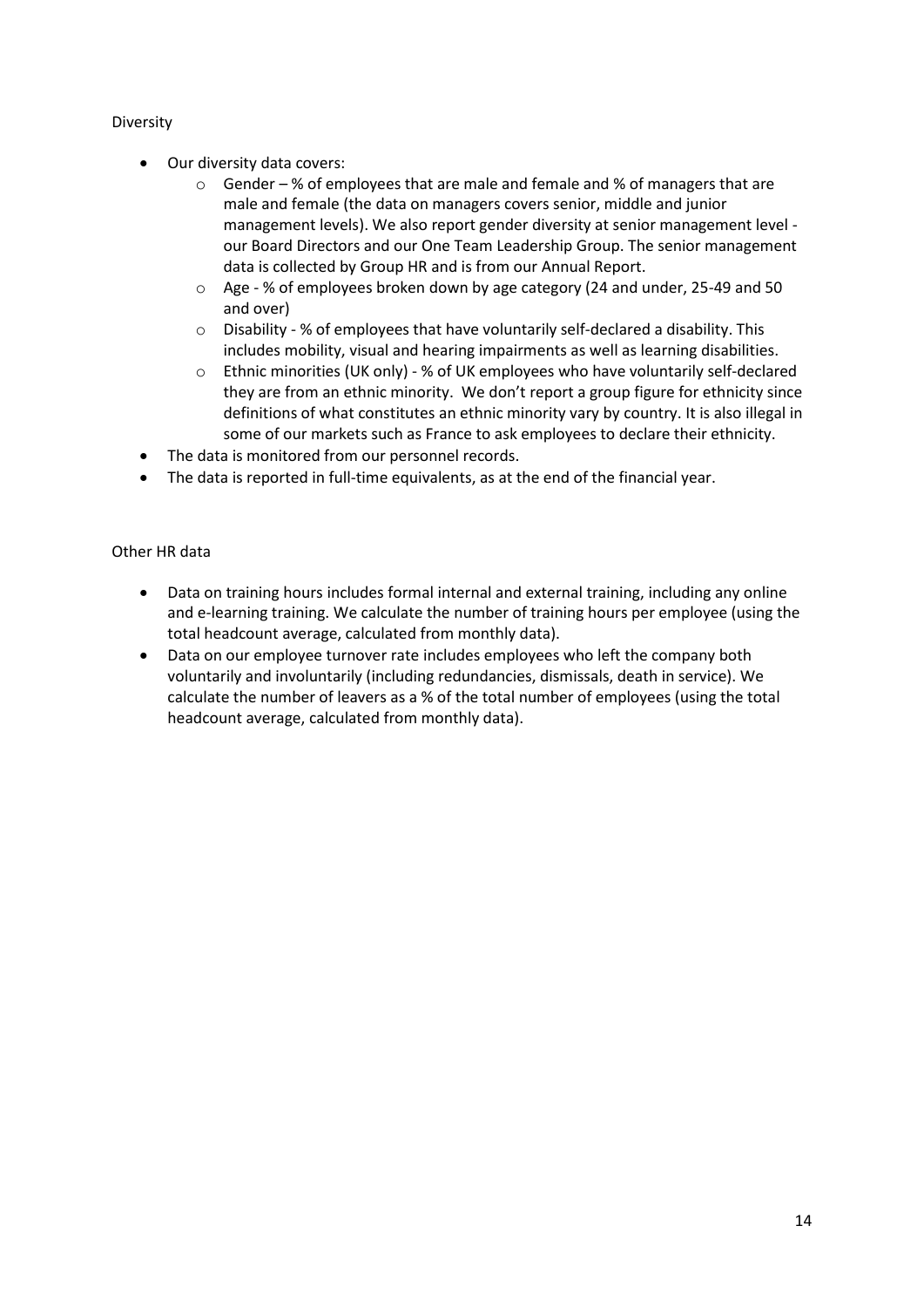#### <span id="page-14-0"></span>**Suppliers & partners**

- x We reviewed and updated our KPIs on supplier ethical assessment in 2012/13 and therefore data is reported for the past two years. We have reported data for factory audits conducted by the Kingfisher Sourcing Organisation (KSO) from 2005/06.
- Our target on supplier ethical assessment covers suppliers of own/exclusive brand products. In order to track progress against our target, we record data separately for suppliers of own/exclusive brand products and suppliers of manufacturer brand products.
	- Data for own/exclusive brand products includes the Kingfisher brands, products that have the name of a Kingfisher operating company on the packaging and exclusive products made for Kingfisher operating companies (and may not have the name of the operating company on the packaging). In 2013/14, we extended the scope of our data to cover unbranded products (for our UK and French operating companies), which has led to an increase in the total number of own/exclusive brand suppliers that require assessment. Our other operating companies do not currently record data in a way which enables us to split out the suppliers of unbranded products from manufacturer brand products.
	- o We report data for factories used by the Kingfisher Sourcing Organisation (KSO) in the section on own/exclusive brand products. The majority of products sourced via the KSO are own/exclusive brand, but the data does include some sourcing of manufacturer brand products. Our data for the KSO covers all sourcing offices (these were in Brazil, China, India, Poland, Turkey and Vietnam in 2013/14).
- All data for operating companies covers first-tier suppliers.
- x Kingfisher's supply-chain ethical and environmental standards are contained in the Kingfisher Code of Conduct for Factory Working Conditions. This includes 'critical failure points' (which are Kingfisher's minimum standards). The Code is available to download on our website at www.kingfisher.com/NetPositiveResources.
- All factory audits conducted by the KSO check compliance with the Code of Conduct for Factory Working Conditions. In cases where our operating companies don't source directly from factories, our assessment focuses on the processes our suppliers have to manage ethical standards through their own supply chain.
- We report the number of suppliers or factories which have been assessed at some stage during the past three years. Our data is broken down by onsite audits and desktop assessments.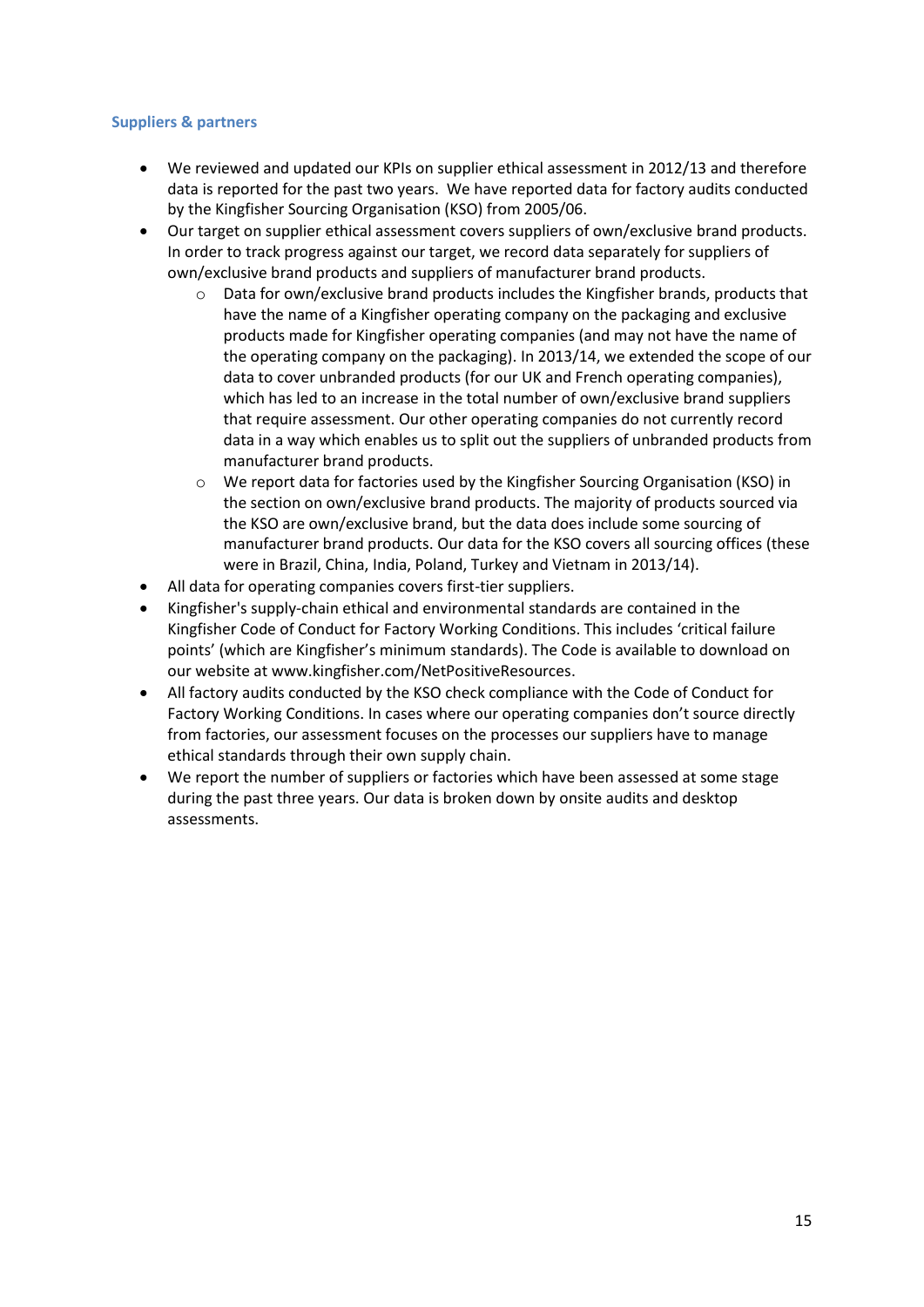#### <span id="page-15-0"></span>**Environment**

#### Waste

- Our waste data covers stores (from 2005/06) as well offices and other buildings e.g. distribution centres (from 2011/12). We only collect data for other buildings in cases where we manage the waste contract.
- The data covers non-hazardous and hazardous waste.
- The data covers our day to day operational waste and excludes waste for major construction and refurbishment projects. We are working to implement data collection systems for construction waste.
- Most operating companies collect data on store waste from national or regional contractors. Where actual measurements are not available, the data is generally estimated from the number of waste collections multiplied by average bin weight – which is estimated based on the size of the bins.
- Our UK operating companies, B&Q UK & Screwfix, backhaul waste to their distribution centres for recycling. Therefore, the data for these two operating companies cover both store and distribution centre waste.
- In 2013/14, we collected data on waste disposed to landfill, waste disposed to incineration (without energy recovery and with energy recovery), and waste recycled. Data in previous years covered waste disposed (landfill and incineration combined into one category) and recycling.
- Our data on waste recycled is collected by material cardboard/paper, wood, plastic, metal, rubble and other. The data on rubble was included within the 'other' waste up until 2012/13.
- Some of our waste contractors do not provide a breakdown of the waste disposed by destination (landfill or incineration). In such cases, we have taken a prudent approach and assumed the waste goes to landfill.

#### Packaging

- Data on packaging was collected for the first time in 2009/10.
- The data covers product packaging, sometimes referred to as 'primary packaging', for ownbrand and exclusive-brand products only.
- The data we report covers our only UK and French businesses, which accounted for 94% of our own /exclusive brand sales in 2013/14.
- The data is collected in line with reporting requirements under the UK and French packaging regulations. Key areas of estimation:
	- $\circ$  The data for B&Q UK for own and exclusive-brand products is derived from taking the weight collected for all packaging and then making an estimate based on the sales value of own and exclusive-brand products.
	- $\circ$  The data for Castorama France was estimated for 2013/14 (total sales in 2013/14 multiplied by the average weight per £ sales in 2012/13). The data for 2012/13 was collected for products that were imported (required by law), and then an estimate was made for domestic sourced products.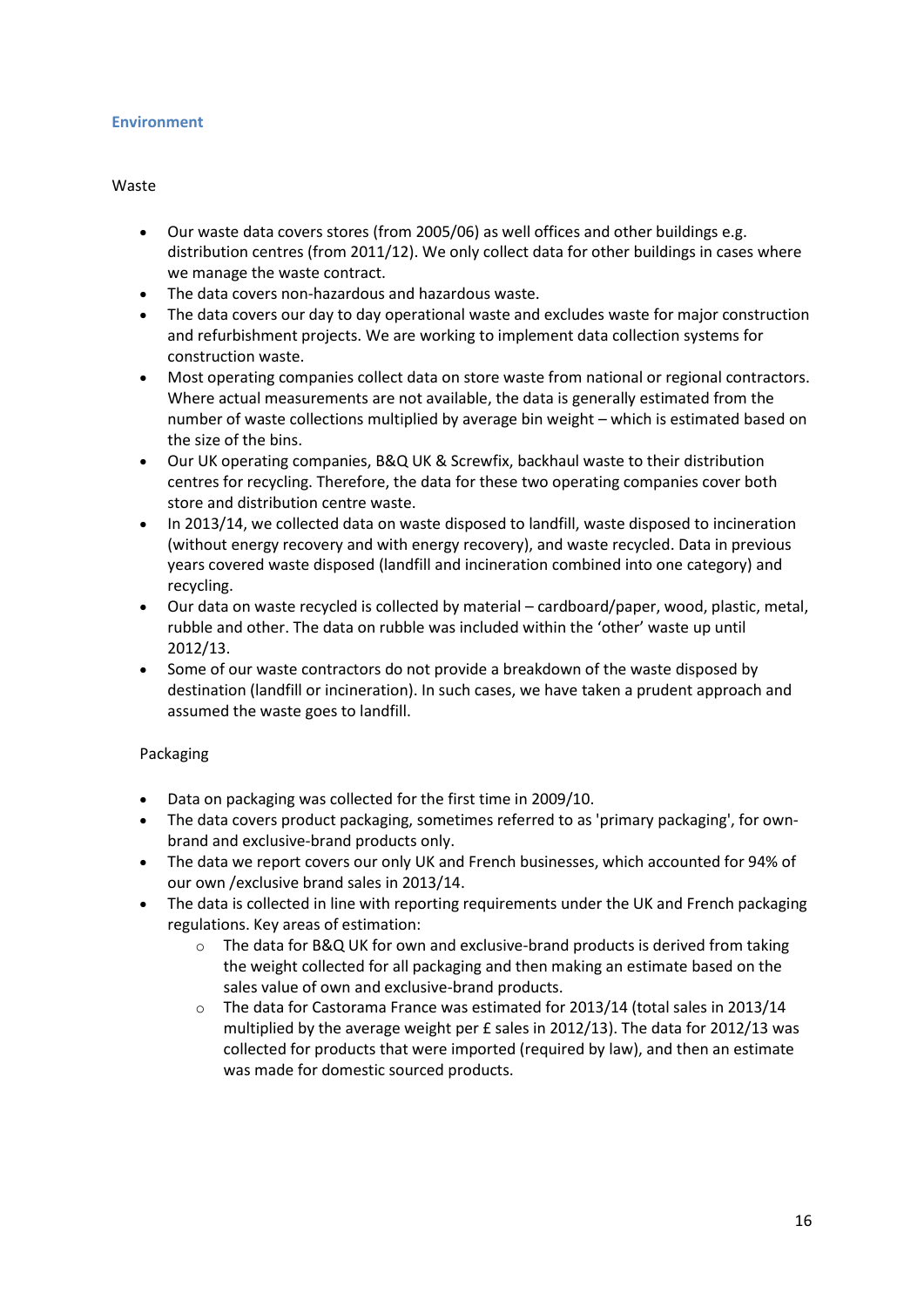#### Haulage

- We report data separately on dedicated delivery fleets and non-dedicated delivery fleets.
- Dedicated delivery fleets are those we directly control including those which are operated on our behalf by a supplier.
- Data for dedicated fleets on fuel use and volume delivered is based on actual data recorded through our logistics monitoring, except for fuel use data at Castorama France (which is estimated from data on distance travelled).
- We report carbon emissions from our third-party non-dedicated fleet. This is based on either fuel use data or distance travelled. Data for B&Q China (collected from 2011/12) is an estimate based on number of deliveries and average distances between the distribution centre and stores.

#### Business travel by air

- We have gathered Group data on business travel by air since 2008/09.
- We record the actual passenger-km travelled for short-haul, medium-haul and long-haul flights in our UK operations (from 2009/10), B&Q China (from 2013/14) and Castorama Russia (2010/11 and 2012/13 only). For operating companies that do not have data on passenger-km, we collect data on the number of short-haul, medium-haul and long-haul flights and then estimate the km travelled based on an average distance for each of these three categories. We have used the average distances from the EMEP/EEA Guidebook, which are given in the notes to the '2012 Guidelines to DEFRA/DECC's GHG Conversion Factors for Company Reporting', Annex 6 (463 km short-haul, 1108km medium-haul, 6482 km long-haul). We don't record the data by cabin class, so we use the 'average' carbon emission factors published by DEFRA (see further details on the carbon emission factors we use on page 10).
- The data is generally from booking records provided by our travel agents.

#### Business travel by road

- We have gathered Group data on business travel by road since 2009/10.
- This covers travel by employees for business purposes e.g. travel to meetings. Personal mileage and travel to and from work is usually excluded unless it is an allowable expense or forms part of the employees' remuneration package.
- We report data on CO2 from business travel by road. This is calculated from data on fuel use (where available) or distance travelled. The activity data is generally recorded in one of the following ways:
	- o Fuel cards fuel use from fuel card records
	- o Expense claims distance travelled from employee expense claims. In some cases, distance is estimated from cost.
	- o Hire cars distance travelled from hire car records
- We have collected data separately for company cars, hire cars and non-company cars from 2012/13. See our data appendix for details of the scope of the data.

#### Water

x Our property water data covers water use in stores (from 2006/07) as well as water use in offices and other buildings e.g. distribution centres (from 2011/12). We only collect data for